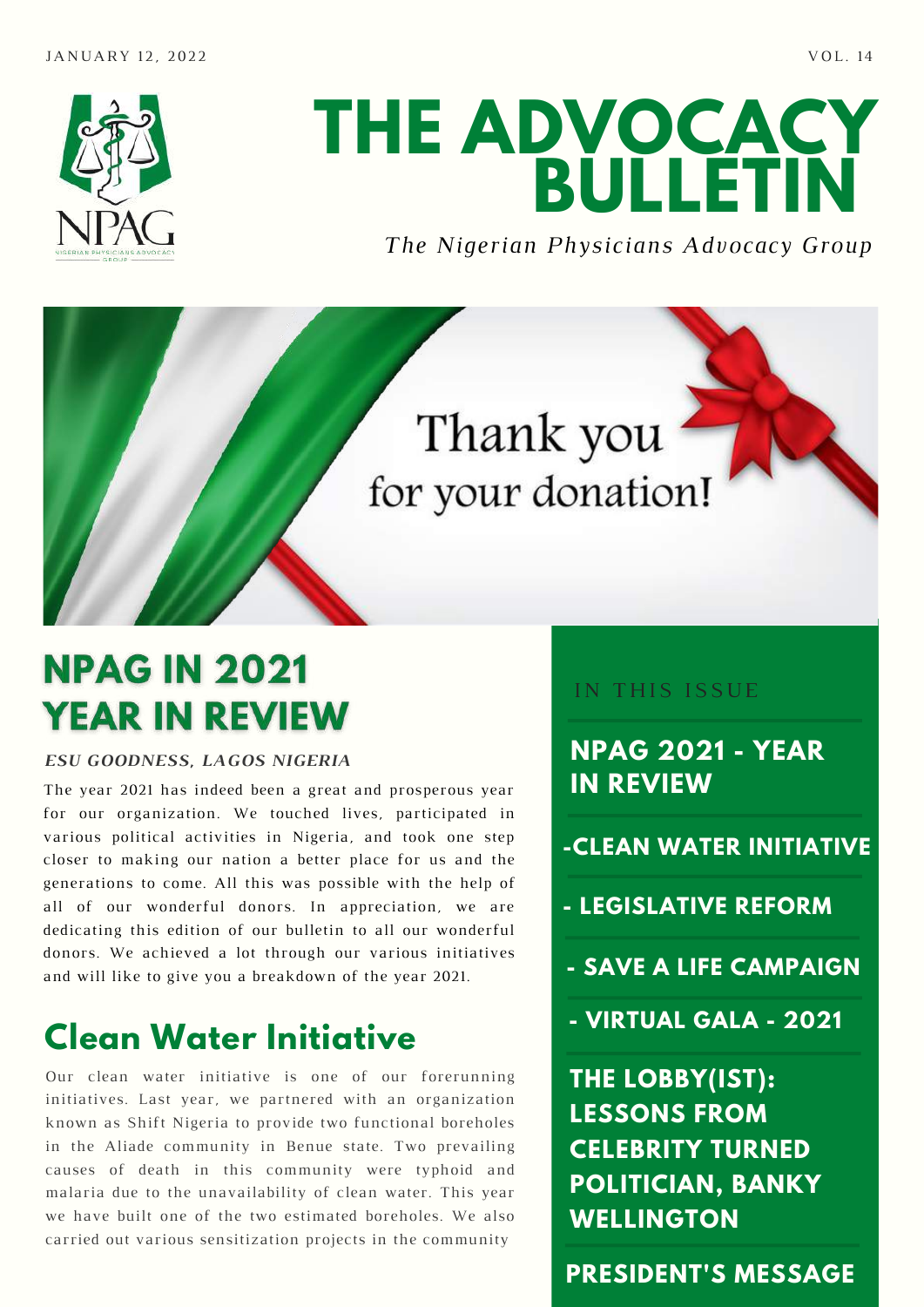#### $JANUARY$  12, 2022  $VOL.14$

related to health and their basic rights - including voting rights. The built borehole has led to a reduction of typhoid from ten (10) patients to two (2) typhoid patients weekly. Members of the community have saved considerably on hospital bills, especially for children. This project, of course, has its sustainability aspects as the community members held a consensus to pay the sum of twenty naira (#20) per gallon. Money raised is used to provide security and care for the water facility, Routine service of the Generator, and Payment of the monthly electricity tariff.

NPAG & SHIFT Nigeria are now expanding this project to the Ogbonna community in Etsako, Edo State. We will be partnering with the community to provide clean water for their primary healthcare centre along with hospital improvements and community sensitization.

**TYPHOID CASES ARE DOWN<br>FROM 10 PATIENTS TO 2 PATIENTS WEEKLY** 

#### **LEGISLATIVE REFORM**

This past year we have actively supported and participated in various legislative reforms through our partner, ReadyToLeadAfrica (RTLA). Some of these reforms include:

- YouthMarchForth (YMF) for Electoral Reforms 1. 2.0 (March 2021).
- 2. National Assembly Protest for Electronic Transmission of Results (July 2021).
- 3.#MarchForOurFuture on the Senate for the Adoption of Electronic Transmission of Results and World Press Conference on Conference Committee to Harmonize Electoral Amendment Bill for Swift Signing Into Law by the President. (October 14th 2021).
- Youth Against Electoral Violence Accord 4. YAEVA (Youth Led Peace Accord & #iWillVote Campaign) Anambra Election Works October – November 2021).



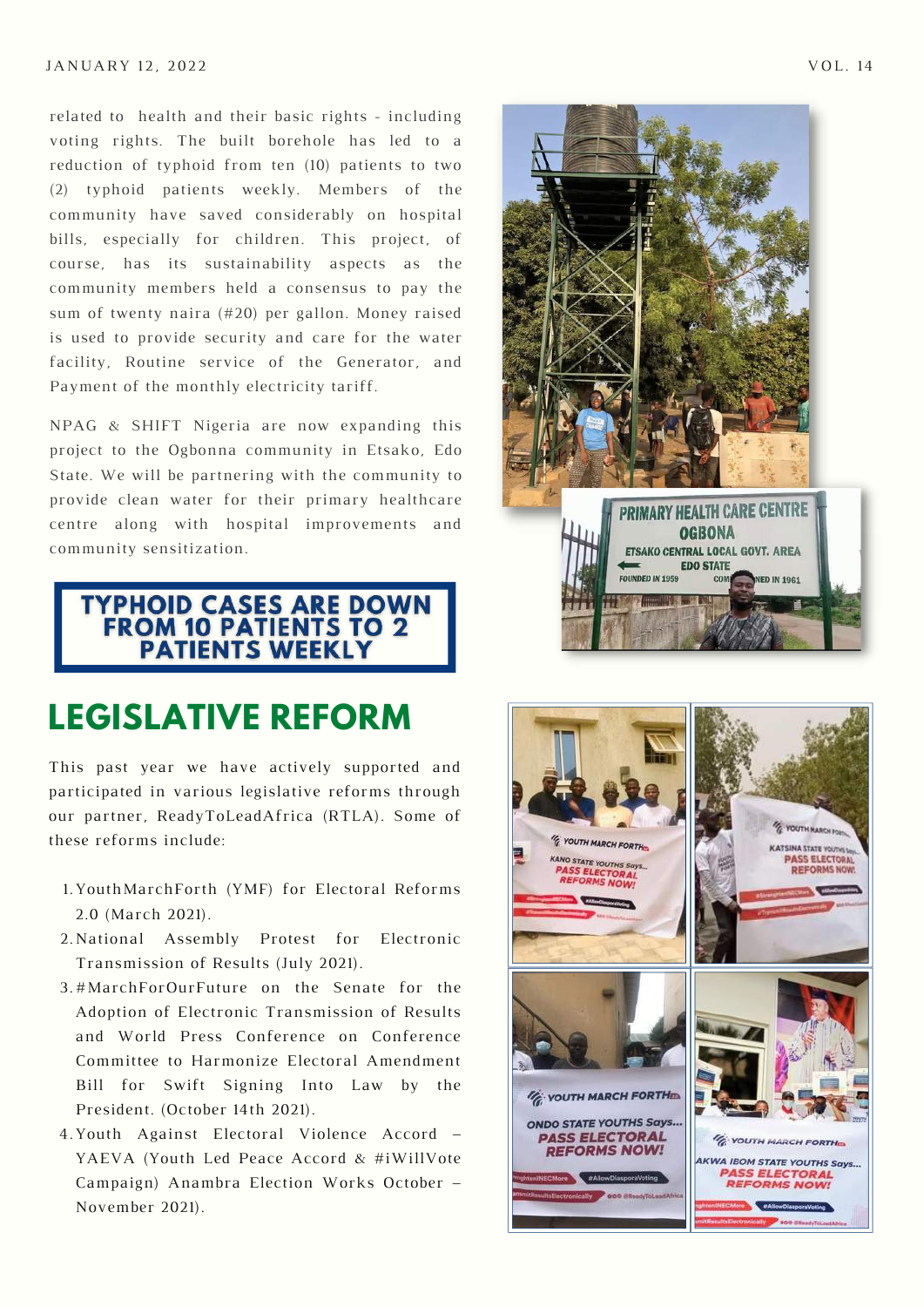### **SAVE A LIFE CAMPAIGN**

The "Save A Life" campaign is our response to the National Surgical, Obstetric, Anesthesia and Nursing Plan (NSOANP) proposed by the Federal Minister of Health (FMoH) office in Nigeria in 2019. In 2021, NPAG successfully presented our proposal to the Minister's office and to key stakeholders of the NSOANP committee. Furthermore, NPAG has successfully drafted an MOU which is the process of presentation to the minister's office. We fully expect to be engaged with the federal minister's office and key NSOANP stakeholders to launch this project in 2022.

To learn more, Please Click **[HERE](https://drive.google.com/file/d/1o0zZDL0u5U8_1dzJBv2IA4zmZNxahR8T/view?usp=sharing)**.

### **IMPACT CONFERENCE-2021**

Our impact conference for the year 2021 was themed "Enhancing Healthcare Through Legislative Reform." With an amazing turnout; we had exciting guest speakers like Prof. Anthony Ejiofor-Exe Chair World Igbo Congress, Dr. Nelson Aluya -

NAPAC, Chikodiri Nwangwu-Dept of Pol Science University of Nigeria, Nsukka, and others who educated us on various topics like; "Can the Diaspora Affect Change in Governance?", "Enhancing Voter Participation & Electoral Reform," "Public Health Impact of ECOWAS transhumance protocol." We also heard from special appearances by two Anambra state governor candidates.

Watch the full Impact Conference video. Please Click **[HERE](https://youtu.be/7za7LtCtY1E)**

### **VIRTUAL GALA-2021**

We ended the year with our virtual benefit gala. It was a time of fun and laughter while raising funds for our initiatives and organization. We had a special guest speaker Banky W, talk to us about his journey in politics, challenges, and ways to effect change in the Nigerian political system.

The evening was indeed a success as we raised over \$40,000.

Thank you once more to all our Donors, volunteers, and members. to watch the full gala video, please click **[HERE](https://youtu.be/YEKxeW-xfgA)**.